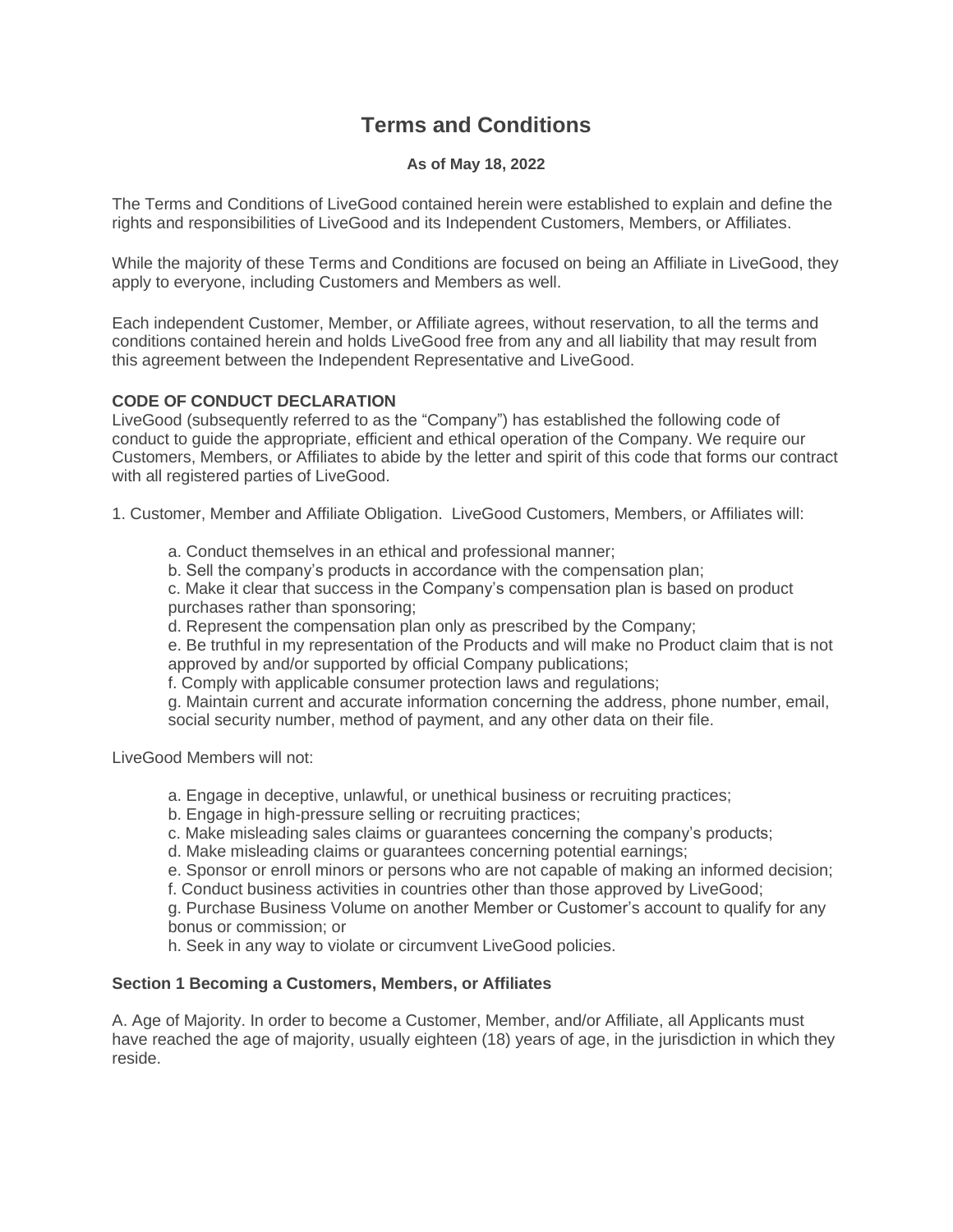B. A new Customer, Member, and/or Affiliate is authorized by the Company to exercise their rights and operate when he or she joins as a Customer, Member, or Affiliate by submitting the required fields of information on any of the join pages or upgrade pages of the website.

C. The right to accept, renew, or deny any Customers, Members, or Affiliates remains solely with the Company.

D. A Customer, Member, or Affiliate may be required to provide the Company with proof of residency, work authorizations, and ability to legally conduct business in the country in which they are conducting business.

E. Required Purchase. There are no required product purchases to maintain your status as a Customer, Member, or Affiliate

F. Business Entities. If the Customer, Member, or Affiliate is a Business Entity, the Applicant may also be required to provide an Identification Number for the Business Entity, and a Statement of Beneficial Interest, which must include the signature and Identification Number or other personal identification number of every Person having a Beneficial Interest in the Business Entity. To verify the form of the Business Entity, Beneficial Interest holders, and authorized signatories, the Company may require, at any time, the Applicant to submit a copy of its articles of organization, articles of incorporation or other charter documentation.

G. Identification Number. For tax reporting (where required) and identification purposes (where permitted by law), the Company requires Applicants to provide the Identification Number or other personal identification number. Failure to provide this number may result in rejection of the Application or cancellation of the position or commissions withheld.

H. Inaccurate Information. If the Company determines that a Customer, Member, or Affiliate submitted inaccurate or false information, it may immediately terminate that person or entity or declare the Customer, Member, or Affiliate Agreement null and void from its beginning. Further, it is the obligation of the Customers, Members, or Affiliates to report to the Company on an ongoing basis any changes which affect the accuracy of the Agreement.

I. Term. The Contract is valid for the period of one (1) year from the Date of Sign-up. Each year after that, the Contract will be automatically renewed by maintaining an active status in LiveGood.

J. Non-Exclusive Territory. The authorization of a Customers, Members, or Affiliates to exercise Rights and operate hereunder does not include a grant of an exclusive franchise or territory, nor is a Customer, Member, or Affiliate allowed to make such claims.

## **Section 2 Obligations of Customers, Members, or Affiliates and Managing status**

A. Compliance. A Customers, Members, or Affiliates shall comply at all times with each of the terms and conditions of the Contract.

B. Independent Contractor. A Customer, Member, or Affiliate is an independent contractor and is responsible for his or her own business expenses, decisions, and actions.

1. A Customers, Members, or Affiliates shall not represent himself or herself as an agent, employee, partner, or joint venture with the Company. A Customer, Member, or Affiliate shall not make purchases or enter into any transactions in the Company's name.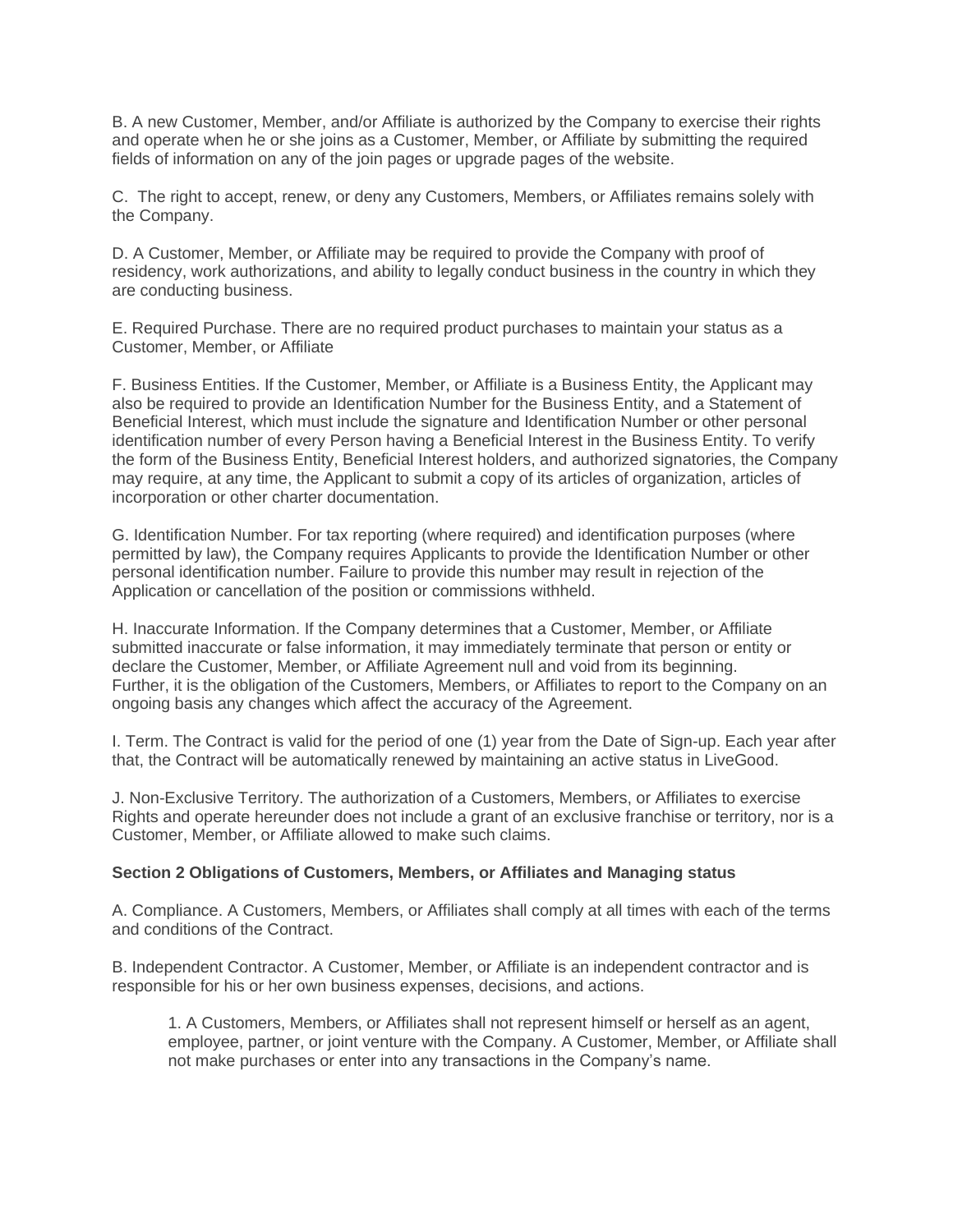2. A Customer's, Member's, and Affiliate's work hours, business expenditures, and business plans are not dictated by the Company. A Customer, Member, or Affiliate shall make no printed or verbal representations which state or imply otherwise.

3. A Customer, Member, or Affiliate is fully responsible for all of his or her verbal and/or written statements made regarding the Products, services, and the Compensation Plan which are not expressly contained in official Company materials and the Customer, Member, or Affiliate agrees to indemnify the Company against any claims, damages, or other expenses, including attorneys' fees, arising from any representations or actions made by the Customer, Member, or Affiliate that are outside the scope of the Contract. The provisions of this Section survive the termination of the Contract.

C. Compliance with Laws. In conducting its Customers, Members, or Affiliates Business, Customers, Members, or Affiliates must comply with all applicable national and local laws, regulations, and ordinances. Customers, Members, or Affiliates shall not violate any laws which apply to unfair competition or business practices, including any law that prohibits the advertising, offer to sell, or sale of Products at less than the Wholesale price of the Products.

D. Offerings. A Customers, Members, or Affiliates may not offer or promote any non-approved non-Company plans, incentives, opportunities, or non-approved Sales Tools in conjunction with the promotion of Products.

E. Retail Sales. Achieving success as an Affiliate requires time, effort and commitment. There are no guarantees of Commissions, only rewards based upon productivity. A successful Affiliate Business requires regular and repeated Retail Sales of Products by Affiliate. Retail Sales by an Affiliate's Downline Organization also contributes to the success of an Affiliate Business.

F. Negative Statements. A Customer, Member, or Affiliate will make no disparaging, misleading, inaccurate, or unfair statements, representations, claims, or comparisons with regard to:

1. the Company, its Products, its commercial activities, or its Customers, Members, or Affiliatess; or

2. other companies, including competitors, their services, products or commercial activities.

I. Unethical Activity. A Customer, Member, or Affiliate must be ethical and professional at all times when conducting Business. A Customer, Member, or Affiliate will not permit Customers, Members, or Affiliates in his or her Downline Organization to engage in unethical activity. Examples of unethical activities include, but are not limited to, the following:

1. Use of another Customer's, Member's, and Affiliate's credit card without express written permission;

2. Unauthorized use of any Company Confidential Information;

3. Cross-Company Recruiting (including aiding and abetting another to Cross-Company Recruit);

4. Making unapproved claims about the Product;

5. Making income claims about the Affiliate Business which are not compliant with the provisions of the Terms and Conditions;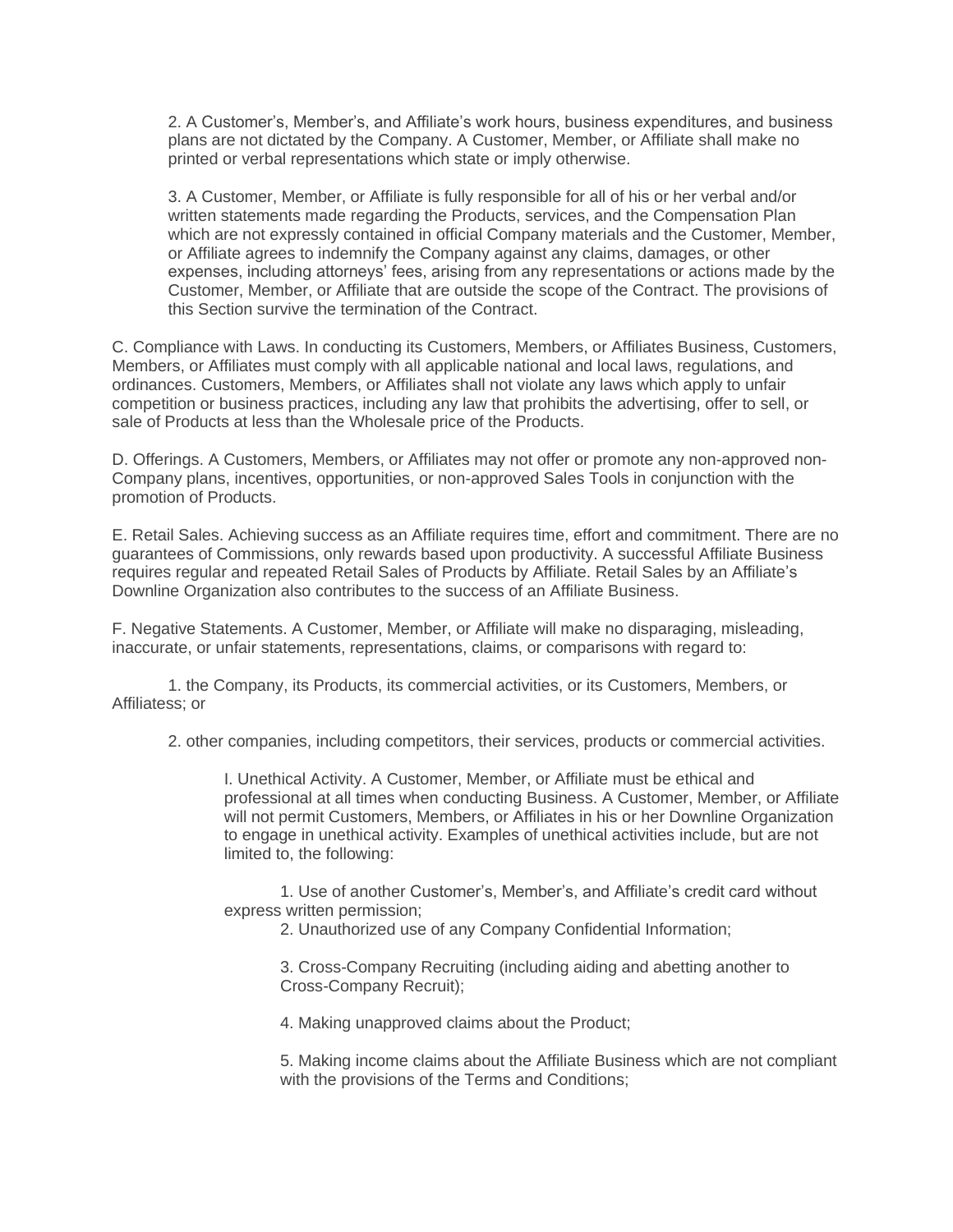6. Making false statements or misrepresentation of any kind, including but not limited to: untruthful or misleading representations or sales offers relating to the quality, availability, grade, price, terms of payment, refund rights, guarantees, or performance of Products;

7. Personal conduct that discredits the Company and/or its Customers, Members, or Affiliates;

8. Violating the laws and regulations pertaining to the Affiliate Business;

9. Failing to meet Customer, Member, or Affiliate responsibilities;

- 10. Violating the Code of Ethics; or
- 11. Violating the Terms and Conditions.

G. Cross-line Recruiting. The Customers, Members, or Affiliates are prohibited from engaging in Cross-line Recruiting either into LiveGood or any other network marketing or direct sales company.

H. Cross-Company Recruiting. If a Customer, Member, or Affiliate did not personally sponsor another Customer, Member, or Affiliate, he or she is prohibited, during the term of the Contract and for one (1) year following the date of termination of the Contract, from Recruiting that Customer, Member, or Affiliate to sell or purchase products or services other than those offered by LiveGood. The Customer, Member, or Affiliate stipulates and agrees that recruiting constitutes an unreasonable and unwarranted interference with the contractual relationship between the Company and its Customers, Members, or Affiliates, conversion of the Company's property, and misappropriation of the Company's trade secrets. The Customer, Member, or Affiliate further stipulates and agrees that any violation of this rule will inflict immediate and irreparable harm on the Company, and that the Company shall be entitled, in addition to any other remedies that may be available, to immediate, temporary, preliminary, and permanent injunctive relief without bond; and that such injunctive relief may extend the post termination period of this restriction for up to one (1) year from the date of the last violation of this provision. The provisions of this Section survive the termination of the Contract. Nothing herein waives any other rights and remedies the Company may have in relation to the use of its Confidential Information or any other violations of the Contract.

I. Resolving Disputes. A Customer, Member, or Affiliate must conduct all activity in the best interests of the Company. Upline leaders shall use their best efforts to resolve disputes in their Downline Organizations. Any personal disputes between Customers, Members, or Affiliates must be resolved quickly, privately, and in the best interests of the Company.

J. No Claims of Unique Relationship. A Customer, Member, or Affiliate may not allege or imply that he or she has a unique relationship with, advantage with, or access to the Company executives or employees that other Customers, Members, or Affiliates do not have.

K. Detrimental Conduct. If any conduct by a Customer, Members, and Affiliate is determined by the Company to be injurious, disruptive, or harmful to the Company or to other Customers, Members, or Affiliates, the Company may take appropriate action against a Customer, Member, and/or Affiliate as the company deems necessary.

L. No Reliance. A Customer, Member, or Affiliate may not rely on the Company to provide legal, tax, financial, or other professional advice, nor may it rely on any such advice if given.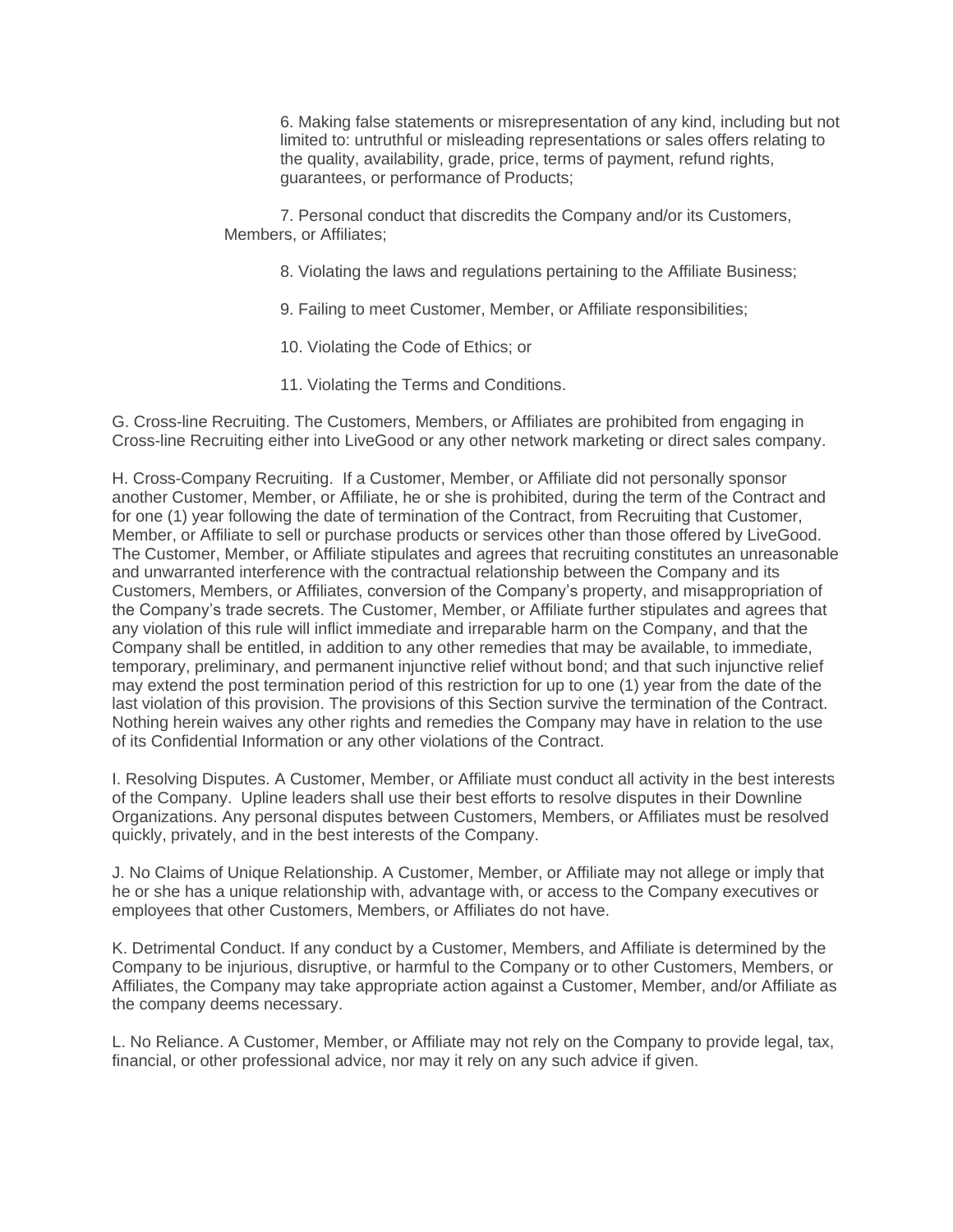M. Insurance. The Company encourages its Customers, Members, or Affiliates to consult with an attorney regarding the extent of their personal legal liability with respect to their independent businesses.

N. Privacy of Customer's, Member's, and Affiliate's Information. Customers, Members, or Affiliates authorize the Company to disclose its contact information to the Affiliate's Downline Organization.

O. Notification of Adverse Action. A Customer, Member, or Affiliate shall immediately notify the Company in writing of any potential or actual legal claims from third parties against the Customer, Member, or Affiliate arising from, or associated with, the Customer's, Member's, and Affiliate's Business or the Downline Organization that may adversely affect the Company. After notifying the Company, the Company may take any action necessary to protect itself, including controlling any litigation or settlement of the legal claims. If the Company takes action in the matter, the Customers, Members, or Affiliates shall not interfere or participate in the matter.

P. Release for use of Photo, Audio, or Video Image, and/or testimonial Endorsement. The Company may take photos, audio or video recordings, or written or verbal statements of a Customer, Member, or Affiliate at Company events or may request the same directly from a Customer, Member, or Affiliate. The Customer, Member, or Affiliate agrees to and hereby grants the Company the absolute and irrevocable right and permission, to use, re-use, broadcast, rebroadcast, publish, or republish any such photo, audio, video, or endorsement, in all or in part, individually or in conjunction with any other photograph or video, or any other endorsement, in any current or future medium and for any purpose whatsoever, including (but not by way of limitation) marketing, advertising, promotion, and/or publicity; and to copyright such photograph and/or video, in the original or as republished, in the name of the Company, or in any other name. Regardless of any other agreements or contracts the Customer, Member, or Affiliate may have with any other entity, the Customer, Member, or Affiliate agrees that any use by the Company as set forth in this Section shall be royalty free, is a work made for hire, and is not subject to any other claim. The Customer, Member, or Affiliate agrees to defend and indemnify the Company against any claims by any other party arising out of the Company's use of the rights granted herein. The Customer, Member, or Affiliate confirms that the information he or she may give as a testimonial endorsement, or as represented in a photograph, video or audio is true and accurate to the best of his or her knowledge. The Customer, Member, or Affiliate waives any right he or she may have to inspect or approve the finished or unfinished product(s), the advertising copy, printed, recorded, photographic or video matter which may be used in connection with it or any use that may be made of it.

Q. Conducting the Customer, Member, or Affiliate Business Internationally. A Customer, Member, or Affiliate has the right to operate in any Authorized Country where the Customer, Member, or Affiliate may lawfully conduct the Customer, Member, or Affiliate Business. It is a Customer, Member, or Affiliate's responsibility to comply with all national and local laws, ordinances, and regulations when conducting Customer, Member, or Affiliate Business in any Authorized Country.

- 1. Only with the Company's approval, a Customer, Member, or Affiliate may attempt to secure approval, licensing, distribution and/or registration for products or business practices, trademarks, trade names, or internet domain names; or establish any kind of business in international countries and markets on behalf of the Company.
- 2. A Customer, Member, or Affiliate may not sell, distribute, license, or register products or business practices, use trademarks, trade names or internet domain names in any country without approval of the company.
- 3. A list of countries where business is approved will be available on the website.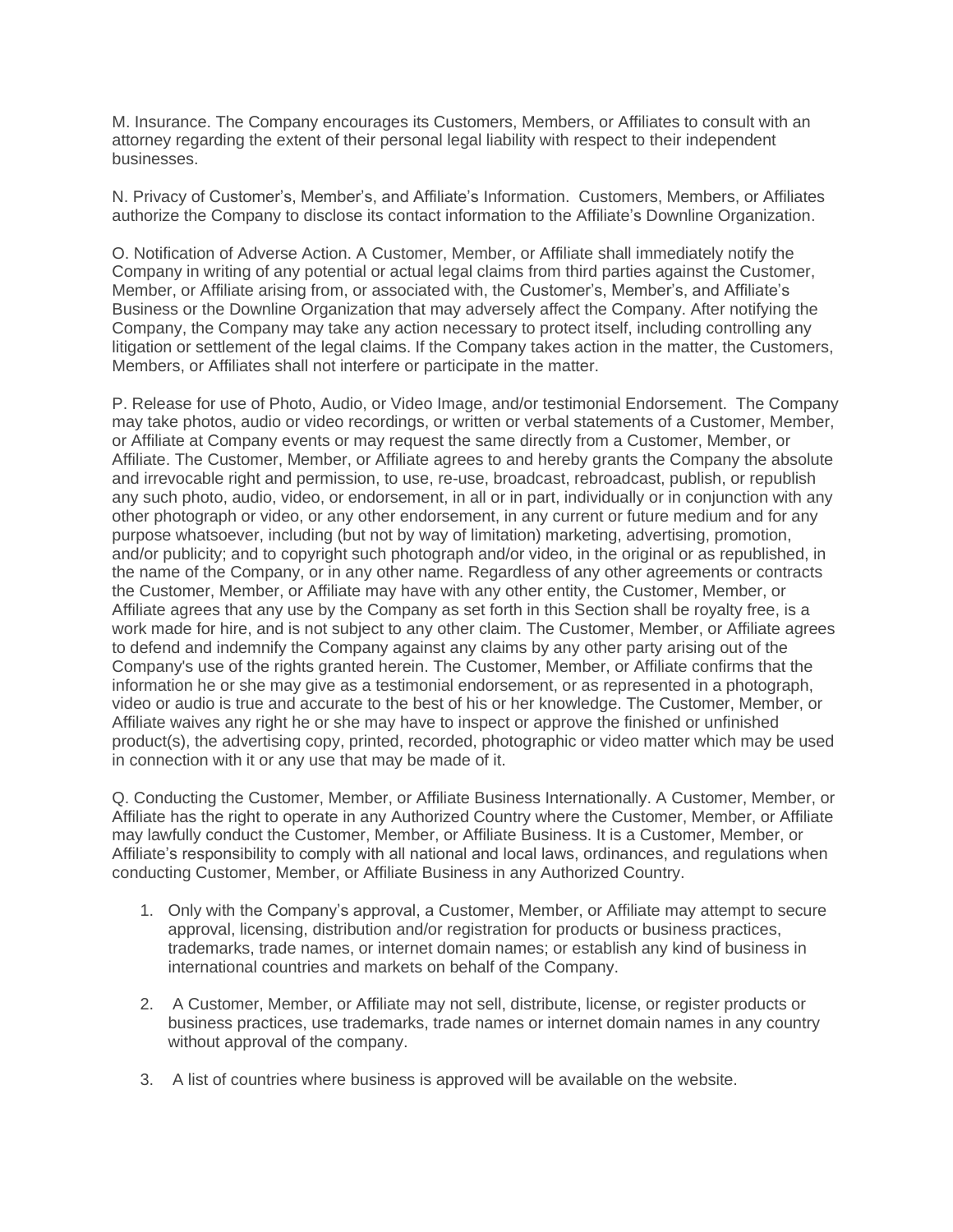## **Section 3 Compensation**

LiveGood Customers, Members, or Affiliates may participate in our compensation program as outlined on the Pay Plan page of the website.

Commissions are paid as outlined on the Pay Plan page of the website. All Customers, Members, or Affiliates understand BEFORE become joining or purchasing any product that there are NO GUARANTEED EARNINGS. Customers, Members, or Affiliates understand that any and all content on the website is not to reflect earnings, but to be used only for demonstration purposes and as a representation of company growth and does not mean anything in terms of commissions.

Customers, Members, or Affiliates should not participate in LiveGood under the expectation of earning income without referring new Customers, Members, or Affiliates and Customers. Neither LiveGood, nor its Customers, Members, or Affiliates can guarantee "spillover" or earnings simply by becoming a Customer, Member, or Affiliate. LiveGood Customers, Members, or Affiliates should not participate in LiveGood opportunity if they are not planning on sharing the products with others.

Most Customers, Members, or Affiliates earn less money each month in the compensation program than they are paying for their products. Although it is possible, LiveGood Customers, Members, or Affiliates should NOT expect to make a profit simply by becoming a Customer, Member, or Affiliate as it is very possible that will not occur.

LiveGood cannot guarantee that Customers, Members, or Affiliates earn a profit by implementing the training materials provided. The products are for educational purposes only.

No Customer, Member, or Affiliate should spend money that they cannot afford to lose to purchase products, advertising materials, or anything else related to LiveGood. It is possible that you will NOT earn any income as a Customer, Member, or Affiliate of LiveGood.

A. Earnings. Commissions are paid to Customers, Members, or Affiliates who qualify pursuant to the Compensation Plan and who are in compliance with the Contract. A Customer, Member, or Affiliate's success is only achieved through the regular and repeated purchase of products and the regular and repeated product sales by its Downline Organization. As the success of any Customer, Member, or Affiliate depends largely on the personal efforts of that Customer, Member, or Affiliate, the Company does not guarantee any level of profit or success, nor does it guarantee a Customer, Member, or Affiliate a specific income. A Customer, Member, or Affiliate does not receive compensation for sponsoring or recruiting other Customers, Members, or Affiliates. The only way to earn Commissions is through the sale of Products.

B. Payment. The Company will pay Commissions to qualified Affiliates on Product orders and Memberships which:

(i) are received by the Company before the end of the Commission period, and (ii) have been fully paid with appropriate payment.

1. Commissions are paid in the name of the Person or Business Entity listed in Payment Option link on the My Earnings section of the website. When no payment option is selected, commissions will be held until selected.

C. Commission Payments. In the event that a Commission payment does not arrive to an Affiliate and has been returned to the company, the company will resend the commission at no additional charge.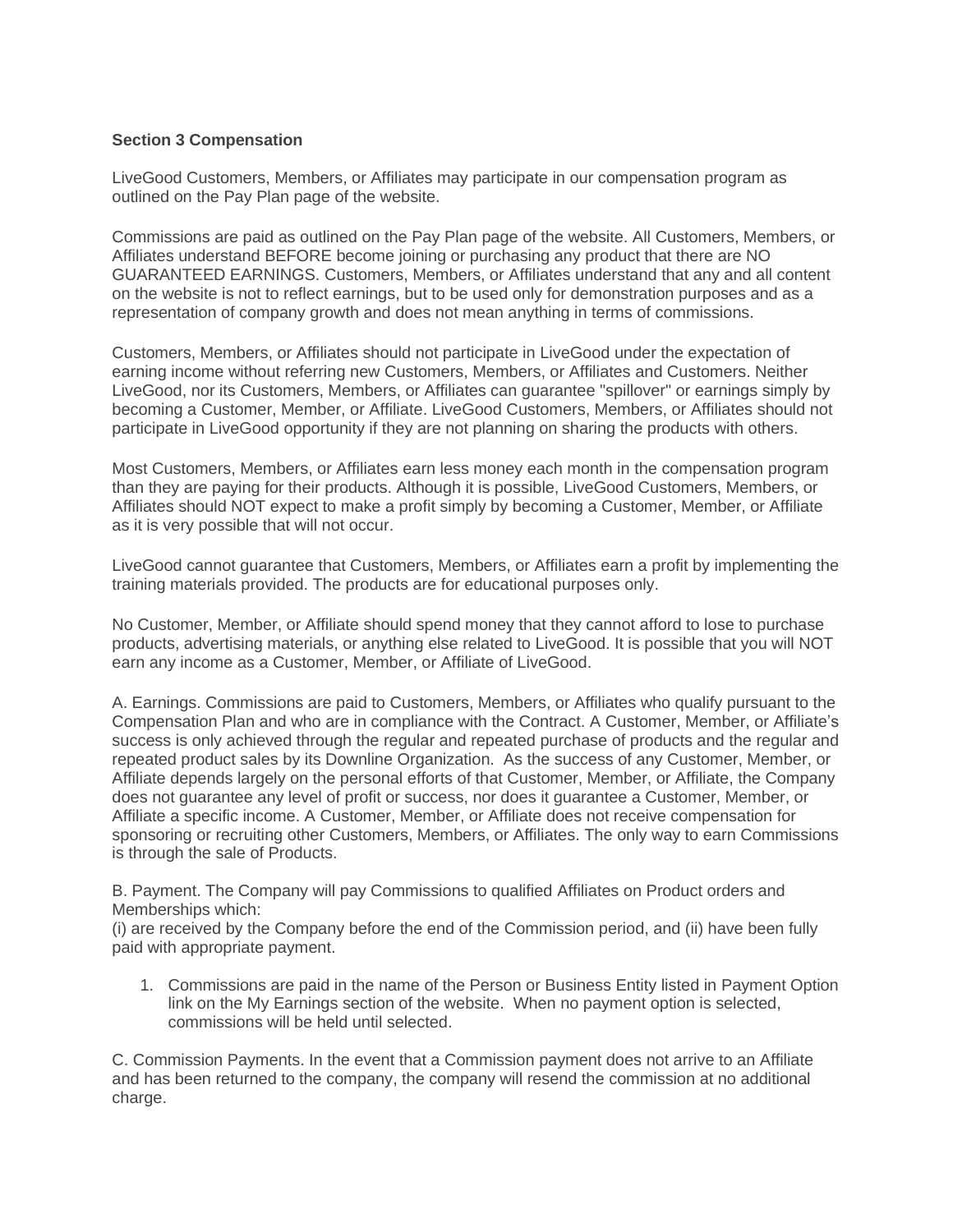D. Minimum Payment Amount. Affiliates will select how they choose to get paid on the Payment Options page of the website. The minimum amount for payment of commission payments is ten dollars (\$10 USD). Commissions less than the minimum for a pay period will accumulate until they equal or exceed the minimum payment amount.

E. Returned or Unpaid Payments. The Company makes every effort to ensure that an Affiliate receives its commission payments. However, if a commission payment is unpaid due to insufficient information or other reasons beyond the control of the Company, the payment will be held for the benefit of the Customer, Member, or Affiliate for 90 days. After such 90 days, a monthly maintenance charge of ten dollars (\$10 USD or equivalent local currency) will be deducted from the Affiliate's payment.

F. No Manipulation. Manipulation of the Compensation Plan is not permitted and may result in disciplinary action. Manipulation of the Compensation Plan includes, but is not limited to, an Affiliate purchasing, to qualify for various Ranks or Commissions, large quantities of Product that are not sold through the direct marketing channel, placing orders in his/her Downline Organization, and any other actions that may violate state, federal or foreign anti-pyramid scheme laws. Such manipulations may, in the discretion of the Company, result in the suspension of Commissions and termination of the Affiliate.

G. Deductions and Offsets. Affiliates authorize the Company to deduct fees from its Commissions as outlined on the Payment Option page and/or as deemed appropriate at the sole discretion of the Company.

## **Section 4 Ordering Company Products**

A. Inventory. As the Company imposes no specific minimum inventory requirement on its Customers, Members, or Affiliates, a Customer, Member, or Affiliate must use its own judgment to determine the amount of inventory it will need to sustain its projected personal use.

B. Ordering. Products can be ordered by Internet. Unless otherwise arranged, all membership payments and product purchases will be done from the company website.

C. Back Orders. If the Company is temporarily out of stock on ordered Product, a Customer, Member, or Affiliate will receive a "back order" notice with his or her shipment. Back orders are filled first as new inventory arrives. Volume on back orders is credited to the month in which payment for the original order was received by the Company.

#### D. Autoship Program .

1. A Customer, Member, or Affiliate may choose to participate in the Autoship Program if available on the website. When instituting Autoship program at the time of enrollment, the Customer, Member, or Affiliate Agreement serves as confirmation for the setup. An Autoship account will be charged at a set time during the month, and the Product will be shipped at a set time thereafter. The Customer, Member, or Affiliate may obtain tracking numbers from the Company after the Product is shipped for countries where tracking numbers are available. The scheduled dates for Autoship processing, account charges, shipping or account changes may be selected in the Autoship section of the Order Product page on the website.

4. There is no limit as to how many Autoship orders a Customer, Member, or Affiliate may have set up or how many bottles of product are included in each Autoship order. All Autoship orders will be shipped to the Shipping Address in the Personal Info section of the website. If an Autoship order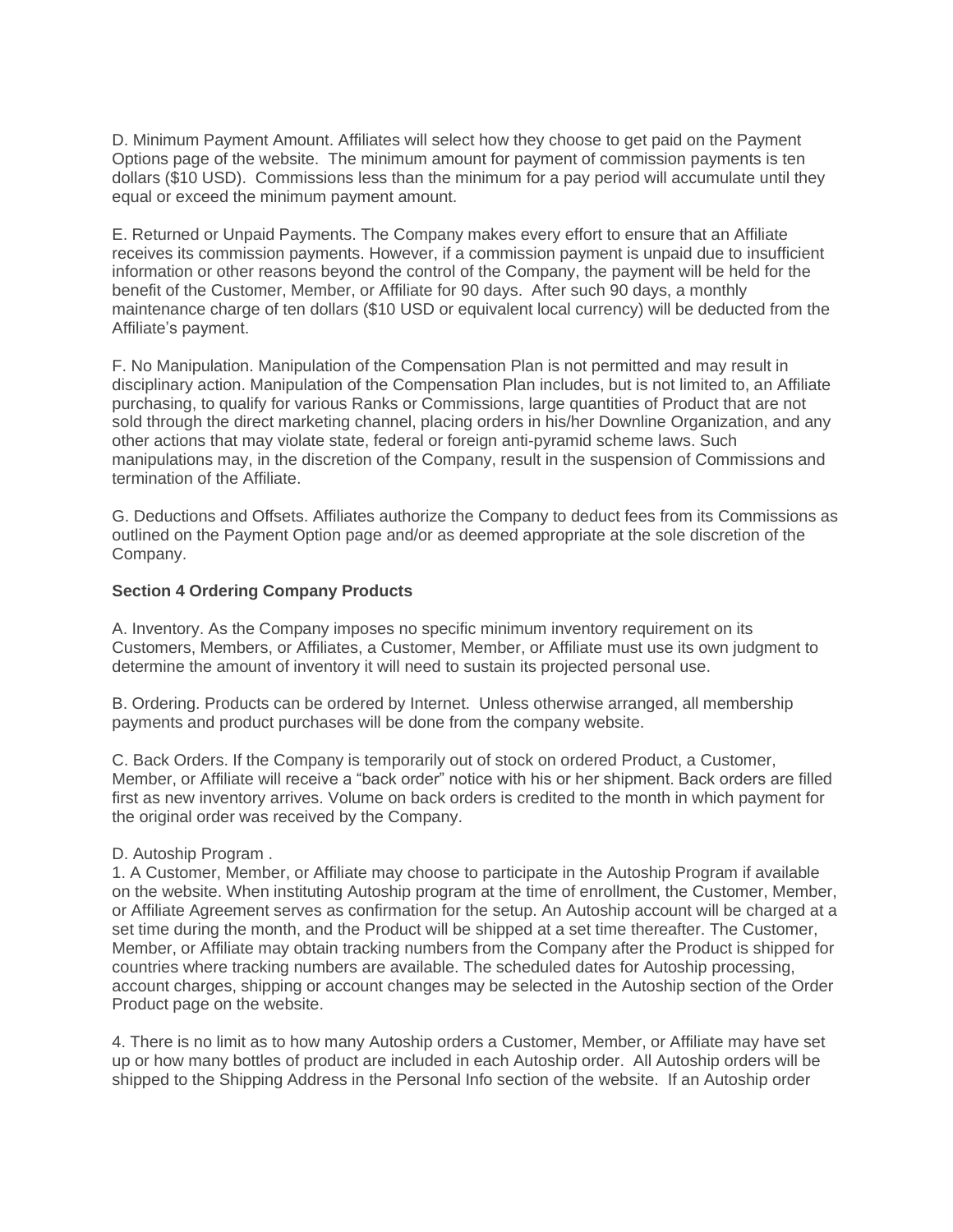fails for billing reasons, the company will attempt to bill the payment method on file for each of the next 10 days until the order goes through.

5. To change or terminate one's Autoship order, the Customer, Member, or Affiliate may either select it on their Autoship page of the Product Order section of the website, or contact customer support. Autoship orders may be cancelled at any time prior to the order being billed.

#### H. Sales Tax, GST, VAT.

1. Sales tax is collected on the Product's suggested retail price and is calculated using the applicable rates for the location to where the product is shipped. The Company will collect and remit sales tax to the proper taxing authority. In those jurisdictions where a Customer, Member, or Affiliate may and has registered as a withholding agent through a local sales tax agency and submitted a "Sales and Use Tax Exemption Certificate" or equivalent document to the Company, the collection of sales tax will be the responsibility of the Customer, Member, or Affiliate. It is the responsibility of the Customer, Member, or Affiliate to provide an updated copy of its certification for exemption from sales tax each year.

2. In all other jurisdictions, GST, VAT, or other applicable transaction tax is based on the purchase price. The Company will provide its GST or VAT number and proper invoicing, which may include electronic invoicing, where permitted by law. The Company does not include GST or VAT in commission payments. Customers, Members, or Affiliates who are GST or VAT registered and are required to collect and remit GST or VAT on their services may send a valid GST or VAT invoice to the Company to charge them for GST or VAT on commission income.

I. Returns, Refunds, and Exchanges. The Company will refund the purchase price of Product or exchange it pursuant to the following.

1. If the Customer, Member, or Affiliate (and/or his or her Customer who ordered directly from the Company) is not completely satisfied with the First Product Purchase, he or she may send to the Company the unused portion of the First Product Purchase within thirty (30) days of the original purchase date and the Company will refund 100% of the purchase price (less shipping and handling). If the First Product Purchase is returned after the thirty (30) day period, no refund will be given.

2. Any Commissions paid to the Customer, Member, or Affiliate and his or her Upline for the Product returned by the Customer, Member, or Affiliate or Customer will be deducted from the respective Upline Customers, Members, or Affiliates' accounts or withheld from present or future Commission payments. A Customer, Member, or Affiliate agrees that he or she will not rely on existing Downline Organization Volume at the close of a Commissions period, as returns may cause changes to his or her Title, Rank and/or Commissions payout.

3. All shipping or courier costs for the return of Product will be borne solely by the Customer, Member, or Affiliate unless otherwise prohibited by law. Any damage or loss that occurs to returned Product during shipping will be the responsibility of the Customer, Member, or Affiliate.

4. The Company will exchange Product if the Product is damaged in shipment, incorrectly sent due to a Company error, or of substandard quality. However, when an exchange is not feasible, the Company will refund the amount of the returned Product. If Product is damaged or defective, a Customer, Member, or Affiliate should contact the Company within ten (10) days of receipt of the order.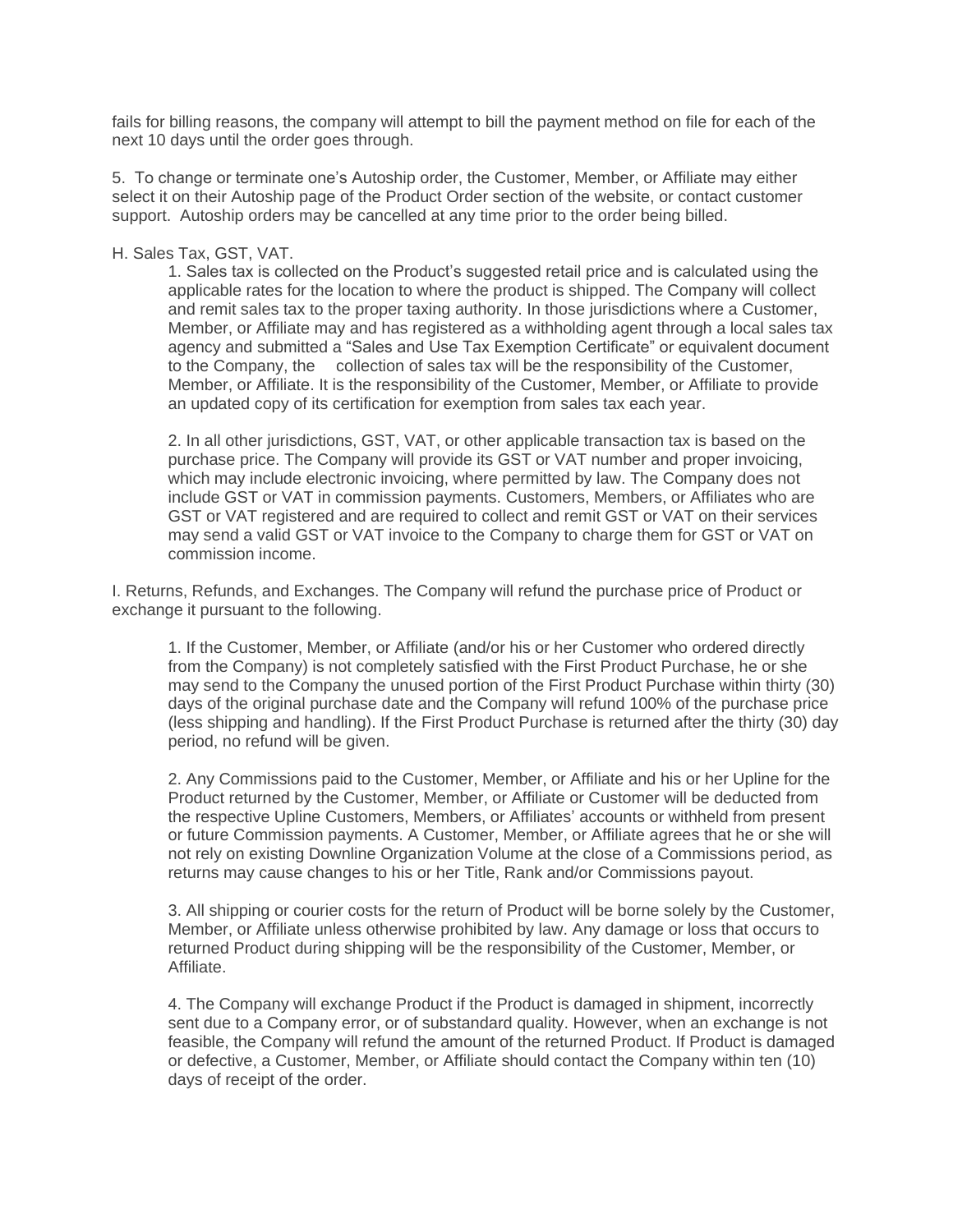## **Section 5 Marketing the Product and Opportunity**

A. Use of Sales Tools. A Customer, Member, or Affiliate may use only Sales Tools approved by the Company for an Authorized Country. The Customer, Member, or Affiliate agrees that if it uses a fulfillment house or other third party to sell or distribute Sales Tools, the Customer, Member, or Affiliate will enter into a non-disclosure agreement (to be provided by the Company) with the fulfillment house or third party to ensure that all Customer, Member, or Affiliate and Customer information is protected from disclosure and remains the sole property of the Company.

B. Approval of Sales Tools. A Customer, Member, or Affiliate must submit all Sales Tools to the Company for approval prior to use. The Company has complete discretion whether to approve or reject a proposed Sales Tool. The approval process generally requires a minimum of three (3) weeks to complete. To comply with changing laws and regulations, the Company may rescind its prior approval of a Sales Tool, and may require the Customer, Member, or Affiliate to remove from the market at its own cost and obligation a previously approved Sales Tool. If approved, the Company will issue an email to the Customer, Member, or Affiliate confirming approval of said Sales Tools.

C. Product Claims. The only claims and representations Customers, Members, or Affiliates may make regarding Products are those found in the literature distributed by the Company. Any thirdparty material used for Customer, Member, or Affiliate Business must comply with all federal and local laws and regulations. A Customer, Member, or Affiliate may not make any express or implied health or medical claims of any kind relating to any Product except for those claims, if any, that are published in Company literature approved for the country in which the claims are presented. Under no circumstances may a Customer, Member, or Affiliate prescribe any Product as suitable for a particular ailment. No claims may be made as to therapeutic or curative properties of any Product offered by the Company.

D. No Altering. Customers, Members, or Affiliates shall not re-label, alter or repackage any Products.

E. No Endorsement Claims. No Customer, Member, or Affiliate may imply that the promotion, operation, or organization of the Company has been approved, sanctioned, or endorsed by any governmental regulatory authority unless noted on company website.

F. Income Claims Prohibition. A Customer, Member, or Affiliate is prohibited from making false, misleading, or unrepresentative claims regarding earning potential. If a Customer, Member, or Affiliate does make an income claim, it must be based on actual earnings and the Company's current Annual Average Income Disclosure, posted on the Company's website, must be presented concurrent with the income claim.

G. Use of Trademarks and Copyrights.

1. The Company may license the use of its trademarks to Customers, Members, or Affiliates, subject to the limitations herein and subject to the limitations in any licensing agreement. A licensing agreement may be obtained by emailing customer support.

2. Customers, Members, or Affiliates may not use any of the Company's current or after acquired trademarks or any confusingly similar variations of its marks, in a manner that is likely to cause confusion, mistake, or deception as to the source of the Products or services advertised.

3. Except as indicated herein, a Customer, Member, or Affiliate may not use the Company's trademarks or any confusingly similar variation of its trademarks (e.g., SkinyBodyCare,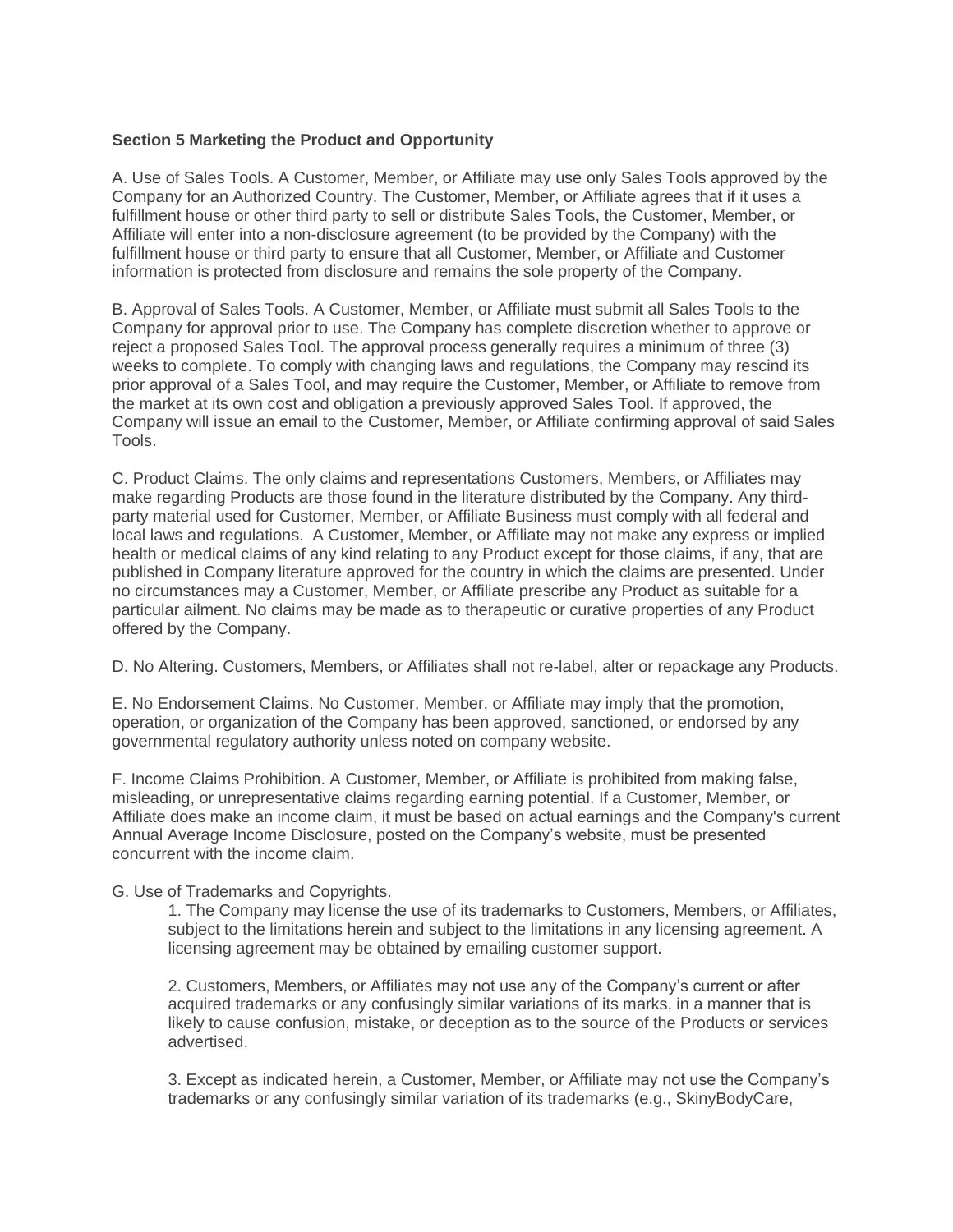SkinnyBody, LiveGoods, etc.), in a business name, e-mail address, Internet domain name or sub-domain name, URL, telephone number, or in any other address or title. A Customer, Member, or Affiliate may use the Company's trademarks in a URL, Internet domain or subdomain name provided that the Customer, Member, or Affiliate has entered into a licensing agreement for a Company Licensed Website. The Customer, Member, or Affiliate agrees to comply with the terms of such licensing agreement and hereby acknowledges that the Company owns, and shall continue to own, all rights in and to the Company's trademarks in such URL, Internet domain or sub-domain name and that the Company has the right to revoke such use of the Company's trademarks for any reason and at any time. The Customer, Member, or Affiliate further agrees that the Company has the right to acquire such URL at any time by paying the nominal registration fee to the Customer, Member, or Affiliate and Customer, Member, or Affiliate agrees to transfer such URL to the Company and take any other necessary steps requested by the Company to effectuate such transfer.

4. The Customer, Member, or Affiliate agrees to immediately re-assign to the Company any registration of the

Company names, trade names, trademarks, or Internet domain names registered or reserved in violation of this policy. The provisions of this Section survive the termination of the Contract.

5. Customers, Members, or Affiliates may not use the Company's trademarks on nonapproved Sales Tools.

6. The Company, in its sole discretion, will determine whether a variation of its trademark is confusingly similar.

7. Customers, Members, or Affiliates shall not use the Company's marks in countries where the use of such marks is prohibited.

8. A Customer, Member, or Affiliate must not use the name, logos, trademarks or other references to the Company's business or manufacturing partners in any Sales Tool, correspondence, or any form of advertising.

9. The Company's literature and media are copyrighted by the Company and may not be duplicated.

H. Use of "Independent Customer, Member, or Affiliate" in Advertising. If a Customer, Member, or Affiliate selects a business title, the title must clearly state that the Customer, Member, or Affiliate is a "LiveGood Independent Customer, Member, or Affiliate." A Customer, Member, or Affiliate's title may not imply that the Customer, Member, or Affiliate is an employee or agent of the Company. Each time the Company's logo or name is used in writing and in relation to the Customer, Member, or Affiliate, the Customer, Member, or Affiliate must identify itself as a "LiveGood Independent Customer, Member, or Affiliate."

I. Methods of Advertising. Customers, Members, or Affiliates may advertise using the following means:

1. Newspaper: A Customer, Member, or Affiliate may place a generic business opportunity advertisement in the classified section of a local newspaper, provided the advertisement conforms to all applicable laws and regulations.

2. Phone Directory: Any Customer, Member, or Affiliate may place a text listing of its name in the white or yellow pages of a telephone directory followed by "LiveGood Independent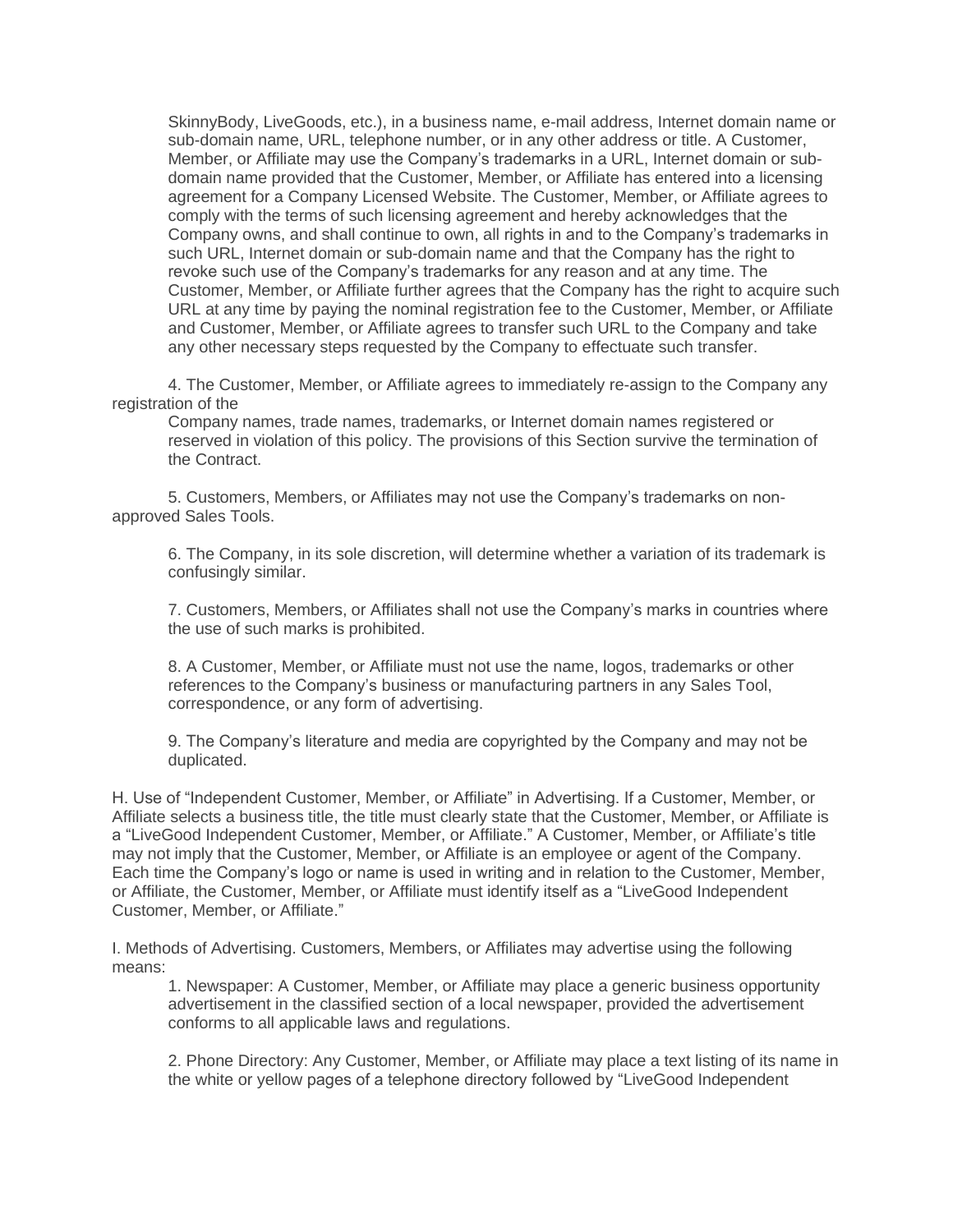Customer, Member, or Affiliate." Graphical and display ads in telephone directories are prohibited.

3. Electronic Mail Advertisements: All advertisements sent via e-mail, telephone, or facsimile must comply with all anti-spamming laws for the state or country where the intended recipient resides. The Customer, Member, or Affiliate is under obligation to research and comply with all laws concerning unsolicited commercial e-mail.

4. Television and Radio: Television and radio advertising requires prior written approval from the Company. Requests should be submitted through customer support.

5. Celebrity Endorsement: A Customer, Member, or Affiliate may use a celebrity endorsement with written approval from the Company and the specific, prior, written approval of the endorsing celebrity for each use of the celebrity's name.

6. Fairs, Swap Meets, Etc.: A Customer, Member, or Affiliate may sell or promote Products at bazaars, flea markets, fairs, swap meets, tradeshows or other similar gatherings only at a price of no less than the Customer, Member, or Affiliate price of the products listed on the website.

7. Internet Auction Sites: A Customer, Member, or Affiliate may sell or facilitate the sale of Product on Internet websites where an auction is the mode of selling or buying (e.g., eBay), so long as the product has a minimum reserve selling price of no less than the Customer, Member, or Affiliate price of the product on the website. A Customer, Member, or Affiliate may not use a third party to place Product on auction websites or sell Product to a third party if the Customer, Member, or Affiliate knows, or has reason to know, that such Product will be sold on auction websites for less than the Customer, Member, or Affiliate price of the product. The provisions of this Section survive the termination of the Contract.

J. Advertising at Company Sponsored Events. At Company-sponsored events, Customers, Members, or Affiliates may not, unless specifically authorized in writing by the Company, advertise, sell, or promote non-Company products or services, including, but not limited to: (i) the promotion of non-Company events, systems or materials, (ii) organized person to person solicitations, (iii) distribution of flyers, DVDs or other materials, or (iv) the use of any other form of promotion deemed inappropriate by the Company.

K. Internet Advertising. Subject to the provisions herein, Customers, Members, or Affiliates may use only a Company Licensed Website to promote Products or the business opportunity over the Internet. Promoting Products or the business opportunity through an unlicensed Internet website is strictly prohibited. Customers, Members, or Affiliates that wish to operate a Company Licensed Website must meet the following criteria:

1. A Customer, Member, or Affiliate may not enter into a website licensing agreement until it has completed a website training course given by the Company.

2. All licensed websites must first be reviewed and approved by the Company as Sales Tools. Licensed websites must be Company-specific and may not advertise, promote, or link to any other product or opportunity

3. Customers, Members, or Affiliates may not use any key words or meta tags to advertise any licensed website on the Internet if the search words or meta tags explicitly or implicitly present illegal or unsubstantiated health or income claims.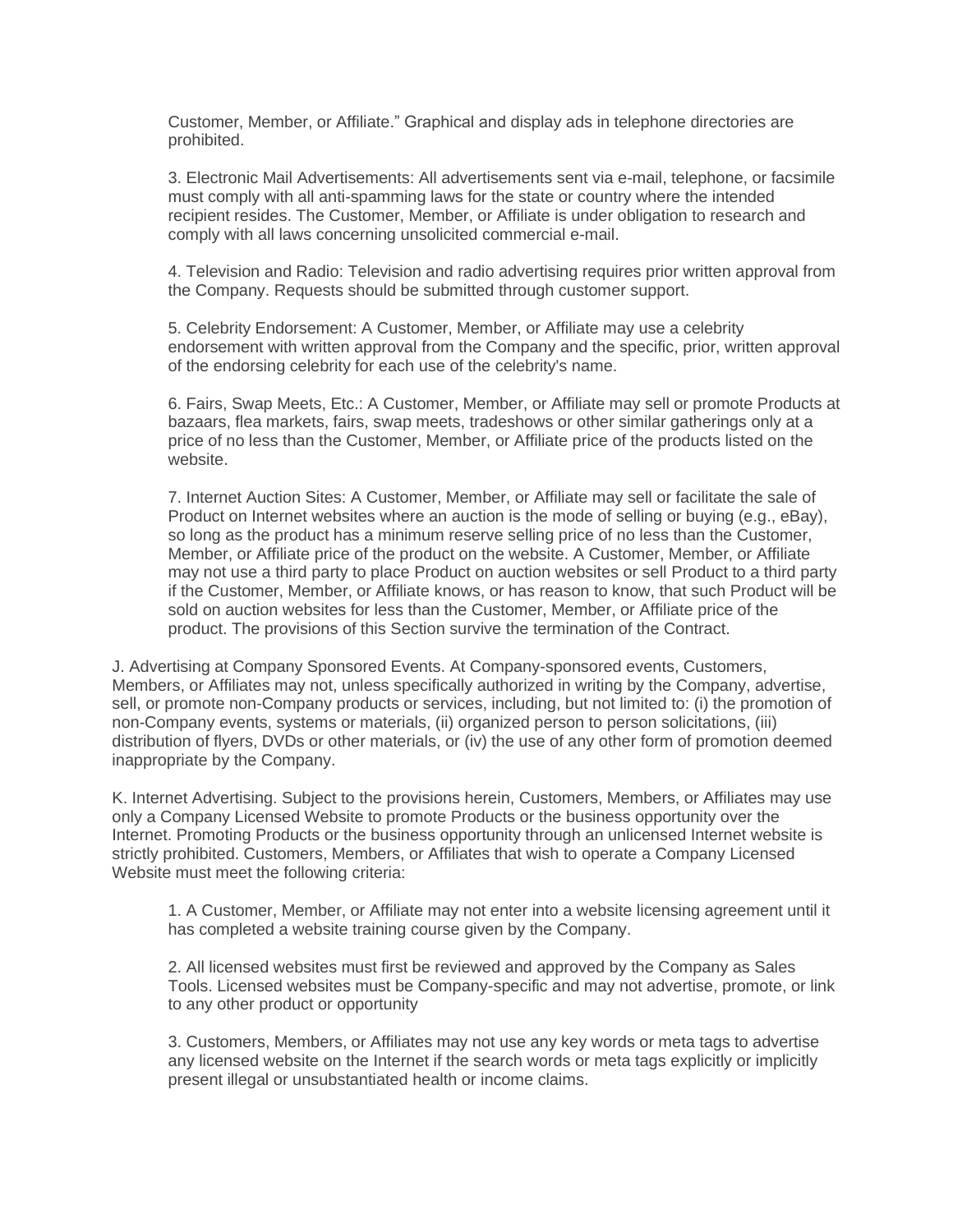4. The Company may revoke the license for any previously approved website at any time and for any reason, including changes to federal and local laws and regulations.

5. Customers, Members, or Affiliates may promote the business opportunity and Products on social networking sites such as "Facebook" and "Twitter;" video sites such as "YouTube" and "Google Video;" and blogging sites such as "Wordpress" and "Blogger" (collectively "Social Media Sites"), provided the following conditions are met:

a. All text, audio and video postings do not contain Product or income claims. For Product information, Customers, Members, or Affiliates may refer viewers to their LiveGood replicated website, the Company website, or a Company Licensed Website;

b. Videos posted to Social Media Sites must show the text "LiveGood Independent Customer, Member, or Affiliate" for the entirety of the video;

c. The Company may monitor the Social Media Sites for compliance with the Contract and Customer, Member, or Affiliate agrees to immediately remove or modify the Social Media Sites upon the Company's request to comply with the Contract.

L. Advertising and Selling Price of Products on the Internet. Customer, Member, or Affiliate acknowledges and agrees that the advertising and selling of all Products on the Internet may only be done on a Company Licensed Website and the advertising and selling price of all Products on such website (i) if sold to an Applicant, must not be lower than the Customer, Member, or Affiliate price of the Products plus reasonable shipping and the amount the Company charges for taxes, handling. In connection with this Section, the Customer, Member, or Affiliate also agrees that all advertising regarding the price of Products will be truthful and will not contain misleading statements (e.g. "lowest price available" which infers that a Customer, Member, or Affiliate is able to sell the Products at a price lower than other Customers, Members, or Affiliates, etc.). Customer, Member, or Affiliate acknowledges and agrees that he or she shall not advertise or sell any Products on the Internet which were purchased from another Customer, Member, or Affiliate. Any violation of this Section by a Customer, Member, or Affiliate shall constitute a breach of the Contract and will be subject to termination of Customers, Members, or Affiliateship.

M. Mass Communications. For purposes of this Section, "Mass Communications" are defined as communications intended to reach twenty (20) or more Customers, Members, or Affiliates in the sender's Downline Organization or at least three Customers, Members, or Affiliates who are crossline, within a seven (7) day period. The following rules apply to all Mass Communications issued by a Customer, Member, or Affiliate:

1. Customers, Members, or Affiliates targeted to receive the Mass Communications must have knowingly "opted in" to hear or receive the Mass Communication

- a. through registration (if the Mass Communication will be received at an event or webinar); and/or
- b. through an affirmative request if the Mass Communication is delivered through an email or on a website.

2. If by e-mail, there must be an "opt out" feature prominently displayed in the Mass Communication.

3. The Mass Communication must comply with the terms of this Section.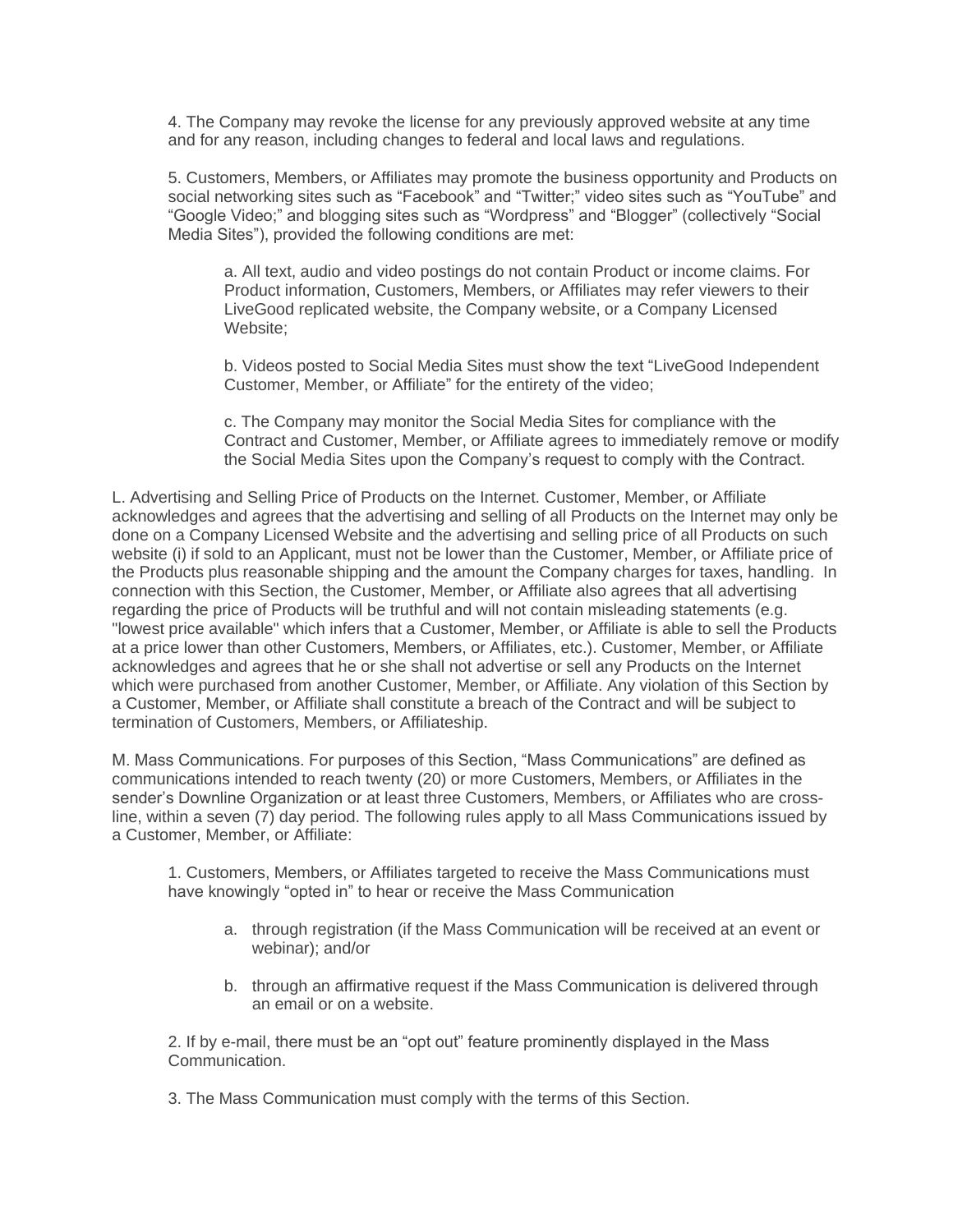4. The following disclaimer shall be prominently positioned in all Mass Communications that promote any particular building method:

There are many methods and techniques used successfully for building your LiveGood business. The building method promoted [in/at] this [website/webinar/email/ meeting/] may be different from that which is taught by your upline. Please consult with your upline if they have taught you a different building method or if you have any questions.

5. Customer, Member, or Affiliate acknowledges that allowing the Customer, Member, or Affiliate to create databases of Customer, Member, or Affiliate information for Mass Communications, the sale of tools, and for any other purposes constitutes the use of Company Confidential Information, which information is the Company's trade secrets, and such use can be a substantial financial benefit to the Customer, Member, or Affiliate. Customer, Member, or Affiliate acknowledges that he or she is subject to the Cross-Company Recruiting obligations set forth in this agreement and shall survive the termination of the Contract.

N. Lead Distribution. Persons who are outside the Company network often make inquiries to the Company about its Products. If the Company is able to determine that the inquiring Person received the information from a specific Customer, Member, or Affiliate or that there is a particular Customer, Member, or Affiliate that the Person is acquainted with, every attempt will be made to refer the Person to that Customer, Member, or Affiliate. If an association with a particular Customer, Member, or Affiliate cannot be determined, final judgment with respect to the positioning of leads remains the right of the Company.

O. Public Relations Matters. The Company encourages Customers, Members, or Affiliates to use personal media coverage to expand and build their business; however, certain situations require the Customer, Member, or Affiliate to contact the Company. These would include:

- 1. instances where the story or medium has national potential;
- 2. cases where the story calls for a wider Company/Product perspective; and/or

3. when the Customer, Member, or Affiliate is questioned about Company sales figures and/or business strategies.

P. Retail or Service Establishments: A Customer, Member, or Affiliate may sell Products or promote the business opportunity through Retail or Service Establishments as long as i) The display of Independent Customer, Member, or Affiliate information within the premises of a Retail or Service Establishment is clearly indicated, and ii) the product is not sold for an amount less than the Customer, Member, or Affiliate price of the product as shown on the website.

#### **Section 6 Breach of Contract Procedures**

A. Conditional Obligations. The Company's obligations to a Customer, Member, or Affiliate are conditioned upon the Customer, Member, or Affiliate's faithful performance of the terms and conditions of the Contract. The Company, in its sole discretion, will determine if a Customer, Member, or Affiliate is in breach of the Contract and may elect any or all available remedies.

B. Remedies. In the event of breach, the Company may elect to take no action or to exercise some or all contractual remedies and remedies at law or in equity, including, but not limited to: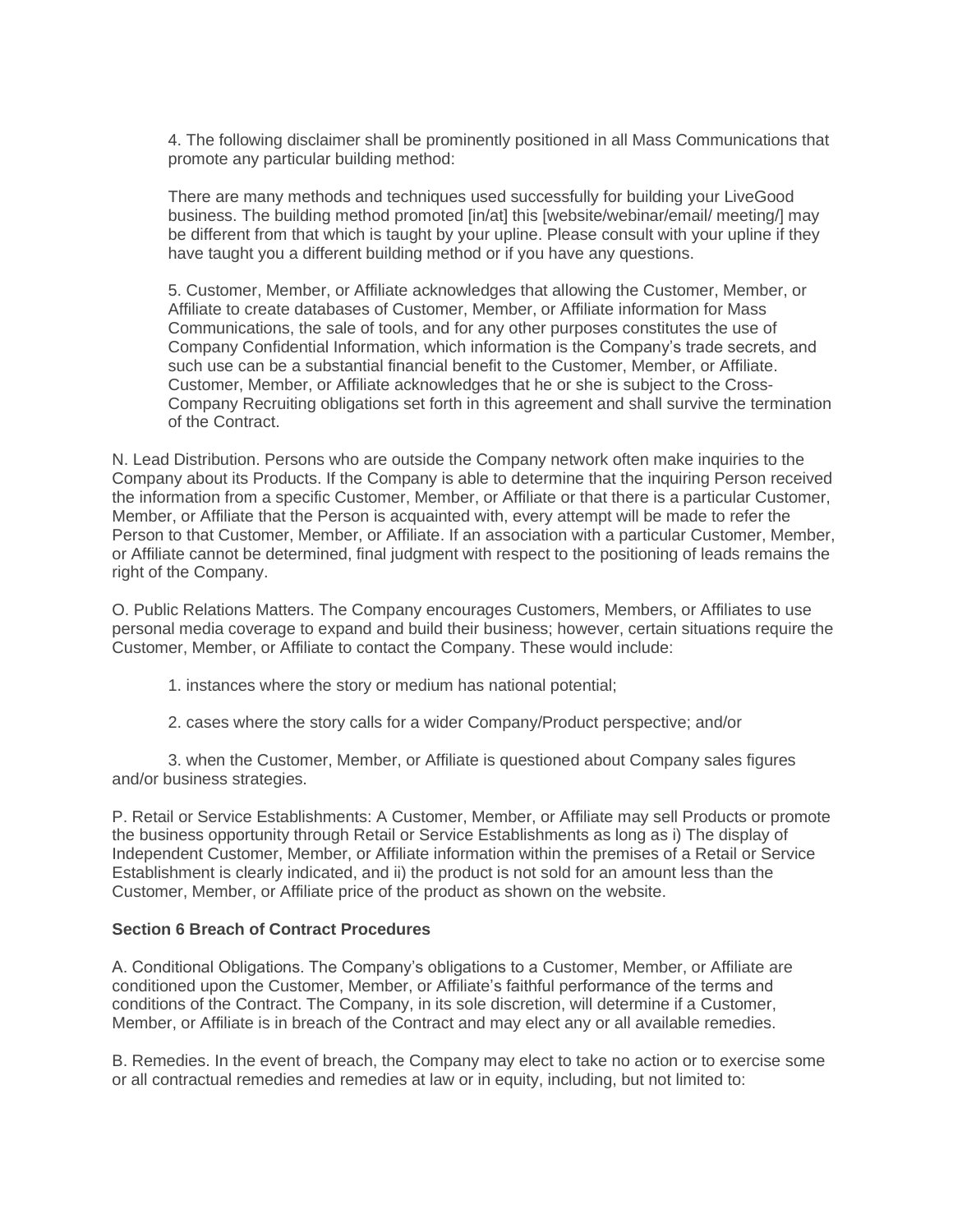1. Notify the Customer, Member, or Affiliate either in writing or verbally of the breach and providing a notice to cure the breach;

2. Require from the Customer, Member, or Affiliate additional assurances of future compliance;

- 3. Withhold or deny recognition and attendant perks;
- 4. Assess damages and withhold them from commission payments;
- 5. Suspend Customer, Member, or Affiliate Rights temporarily or permanently;
- 6. Seek injunctive relief;
- 7. Terminate the Contract; and
- 8. Seek damages and associated costs.

C. Reporting Contract Breaches. If a Customer, Member, or Affiliate observes or is aware of another Customer, Member, or Affiliate's violation of any term or condition of the Contract, the observing Customer, Member, or Affiliate shall submit a written complaint to the Company's support department through email. Because of the difficulties of investigating and asserting appropriate remedies for stale claims, any complaint for breach of the terms and conditions of the Contract other than Cross-Company Recruiting must be brought to the Company's attention for review within eighteen (18) months of the start of the alleged violation; Cross-Company Recruiting violations must be brought to the Company's attention within six (6) months of the alleged violation. Failure to report a violation within that time period may result in the Company not pursuing the allegations in order to prevent the Customer, Member, or Affiliate Business from being disrupted due to stale claims. However, this policy does not waive the Company's right to investigate and discipline Customers, Members, or Affiliates found guilty of the stale claims.

D. Circumvention of the Contract. The Contract is designed to protect Customers, Members, or Affiliates and the Company from the adverse consequences of their violation. Customers, Members, or Affiliates who intentionally circumvent the Contract to accomplish indirectly what is prohibited directly will be disciplined as if the applicable policy or rule had been broken directly. In such circumstances, all of the available remedies as stated above will be available to the Company. The Contract is not intended to give a Customer, Member, or Affiliate the right to enforce the Contract against another Customer, Member, or Affiliate directly, or to take any legal action against another Customer, Member, or Affiliate.

#### **Section 7 Termination**

## A. Termination.

1. A Customer, Member, or Affiliate may terminate the Contract by writing a request to support to terminate, by calling customer support, by written mail, or on the Personal Info page of the back office of the website.

2. The Company may terminate the Contract if the Customer, Member, or Affiliate violates the terms of the Contract and any amendments thereto.

3. Upon termination, the Company may in its sole discretion retain the Customers, Members, or Affiliateship or dissolve and remove it from the Compensation plan.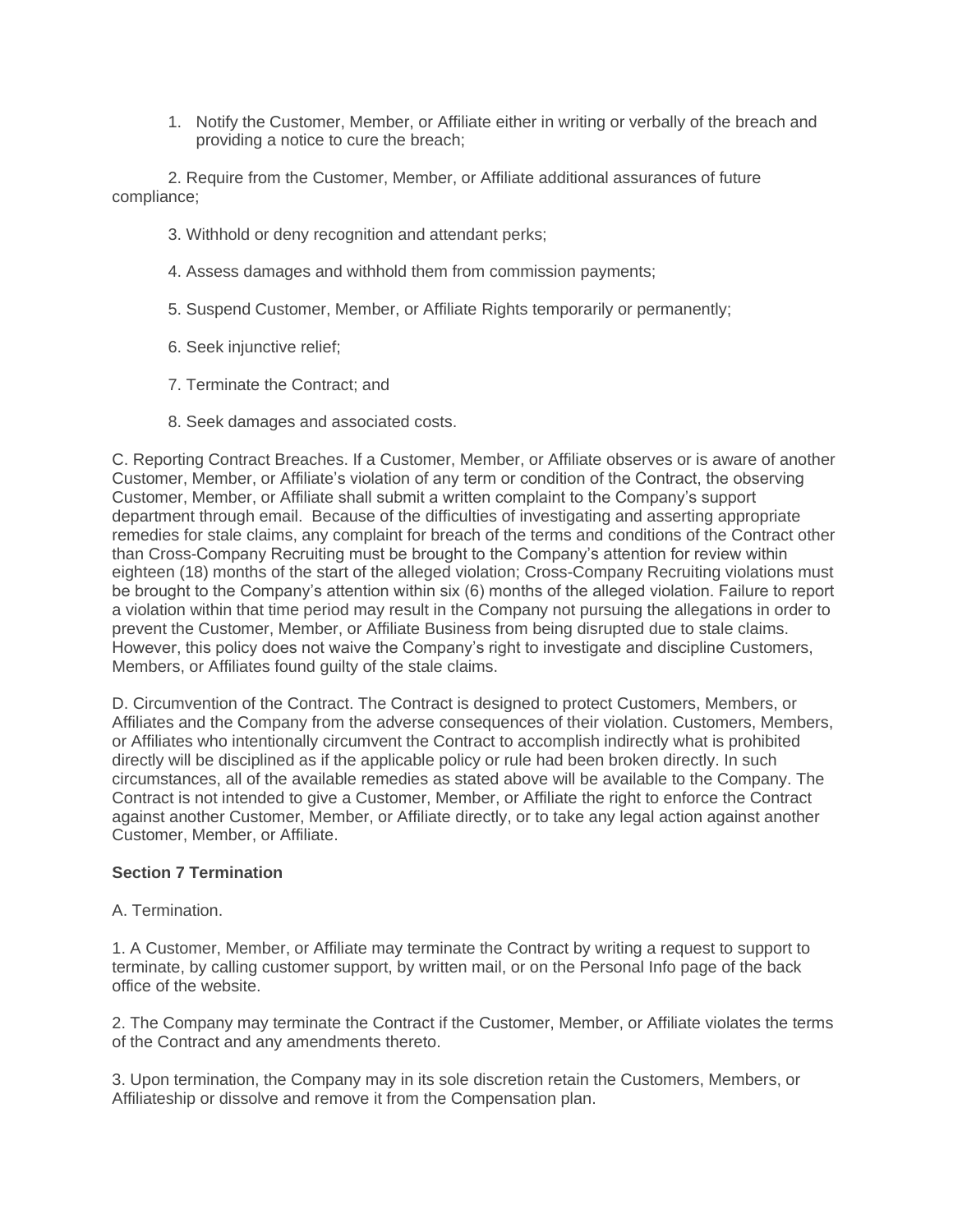B. Return of Confidential Information. A Customer, Member, or Affiliate must return all Confidential Information, including any information derived therefrom, over which he or she has direct or indirect control to the Company upon termination or upon demand of the Company. If any such Confidential Information cannot be returned because it is in electronic format, the Customer, Member, or Affiliate shall permanently delete and erase the Confidential Information upon termination or upon demand.

C. Buyback. If a Customer, Member, or Affiliate is in breach, the Company reserves the right to stop or delay the buy-back process set forth in this Contract.

#### D. Effects of Termination for Breach of Contract.

1. A Customer, Member, or Affiliate whose Contract is terminated by the Company must wait six (6) months before applying for a new Customers, Members, or Affiliateship. During that time, the Customer, Member, or Affiliate can have no Beneficial Interest in any other Customers, Members, or Affiliateship.

2. Upon termination of the Contract, all of the Customer, Member, or Affiliate's rights in and to the Customers, Members, or Affiliateship and the Customer, Member, or Affiliate Business are revoked and terminated. In acknowledgement of the damages the Company has likely suffered and/or will suffer as a result of Customer, Member, or Affiliate's breach, including but not limited to, all or any of the following: (i) loss of good will and loss in the value of the Company's confidential and proprietary information and trade secrets; (ii) loss of a portion of the value of the Company's business; and (iii) loss of future profits; Customer, Member, or Affiliate consents that any unpaid Commissions may be forfeited to the Company to offset a portion of the damages.

3. The Company may elect to reorganize the Downline Organization of a Customers, Members, or Affiliateship terminated for breach in a manner that serves the best interests of the Company, Downline Organization and Upline.

4. Where the Company elects to terminate a Customers, Members, or Affiliateship in which there is more than one Beneficial Interest holder, the following may apply: a. the departing Beneficial Interest holder(s) must relinquish all rights to, and interests in, the Customers, Members, or Affiliateship; b. The Company may not divide or reassign any of the Downline Organization; and c. The Company may not split Commissions between the prior or current Beneficial Interest holders of the Customers, Members, or Affiliateship.

E. Effects of Voluntary Termination by the Customer, Member, or Affiliate.

1. The Contract can be voluntarily terminated by a Customer, Member, or Affiliate who is not in breach of the Contract for any reason, at any time, by providing written notice to the Company signed by all Person(s) listed on the Customer, Member, or Affiliate Agreement. The termination is effective on the date the Company receives the written notice. If a Customer, Member, or Affiliate is in breach of the Contract, he or she cannot voluntarily or unilaterally terminate the Contract

2. Upon termination of the Contract, all of the Customer, Member, or Affiliate's rights in and to the Customers, Members, or Affiliateship and the Customer, Member, or Affiliate Business are revoked and terminated.

3. A Customer, Member, or Affiliate who voluntarily terminates Customers, Members, or Affiliateship and is not in breach of the Contract may rejoin under a new Customers, Members, or Affiliateship under the same or a new enroller at any time.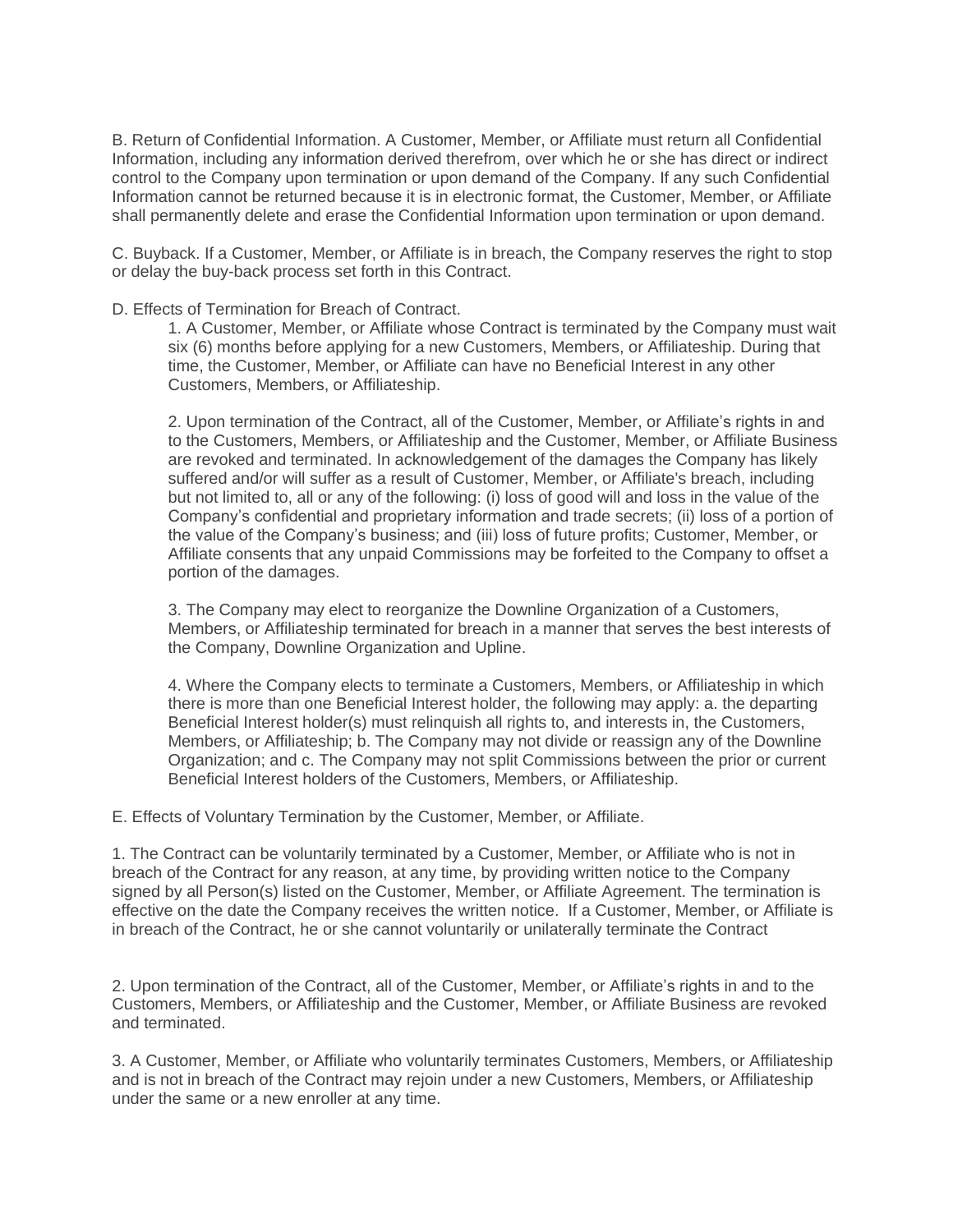4. A Customer, Member, or Affiliate may not terminate voluntarily if the Customers, Members, or Affiliateship is not in good standing with the Company, as may be evidenced by, but not limited to, any of the following conditions: (i) a temporary Customers, Members, or Affiliateship; (ii) a Customers, Members, or Affiliateship is on hold, suspension or probation; (iii) the Customers, Members, or Affiliateship is under investigation, but no formal discipline has taken place; or (iv) notice of intent to terminate has been sent.

## **Section 8 Miscellaneous**

A. Entire Agreement. The Contract contains the entire understanding concerning the subject matter hereof between the Company and the Customer, Member, or Affiliate, and is intended as a final, complete, and exclusive expression of the terms of the parties. This Contract supersedes and replaces all prior negotiations and proposed, but unexecuted agreements, either written or oral. Any prior agreements, promises, negotiations, or representations, either written or oral, relating to the subject matter of this Contract, are of no force or effect. If there is any discrepancy between verbal representations made to the Customer, Member, or Affiliate by any employee or agent of the Company and the terms of the Contract, the express written terms and requirements of the Contract will prevail.

B. Headings**.** The section and subsection headings in the Contract are inserted solely as a matter of convenience and for reference, and will not be considered in the construction or interpretation of any provision hereof. Unless the context otherwise specifically requires, all references to sections of the Contract will refer to all subsections thereof.

C. Modifications by the Company. The Company reserves the right to make any modifications to the Contract, provided that the modifications are communicated by the Company to the Customer, Member, or Affiliate at least thirty (30) days prior to taking effect. The Company may communicate these modifications by posting any portion of the modified Contract on the Company's website, or by any other method of communication. The Customer, Member, or Affiliate is deemed to have accepted the modification to the Contract if the Customer, Member, or Affiliate engages in any Customer, Member, or Affiliate Business, renews its Customers, Members, or Affiliateship, or accepts Commissions after the thirty (30) day period is ended.

D. Warranties. The Company extends no product warranties, either expressed or implied, beyond those specifically articulated in the Contract. The Company disclaims and excludes all warranties regarding possible infringement of any United States or foreign patent, trademark, trade name, copyright, or trade secret arising from the Customer, Member, or Affiliate's operations. THE COMPANY HEREBY DISCLAIMS ALL WARRANTIES, EXPRESS OR IMPLIED, INCLUDING, WITHOUT LIMITATION, ALL IMPLIED WARRANTIES OF MERCHANTABILITY, FITNESS FOR A PARTICULAR PURPOSE, ACCURACY AND NON-INFRINGEMENT. THIS DISCLAIMER OF WARRANTY CONSTITUTES AN ESSENTIAL PART OF THIS AGREEMENT.

E. Waiver. Any waiver by the Company of a Customer, Member, or Affiliate's breach of a Contract provision must be in writing and will not be construed as a waiver of any subsequent or additional breach by the Customer, Member, or Affiliate. The failure by the Company to exercise any right or privilege under the Contract will not constitute a waiver of that right or privilege.

F. Severability. If any term or condition of this Contract is judicially invalidated, prohibited, or otherwise rendered unenforceable in any jurisdiction, it is unenforceable only to the extent of the invalid, prohibited or unenforceable provision in that jurisdiction only, and it will not render unenforceable or invalidate any other provision of the Contract, nor will the Contract be rendered